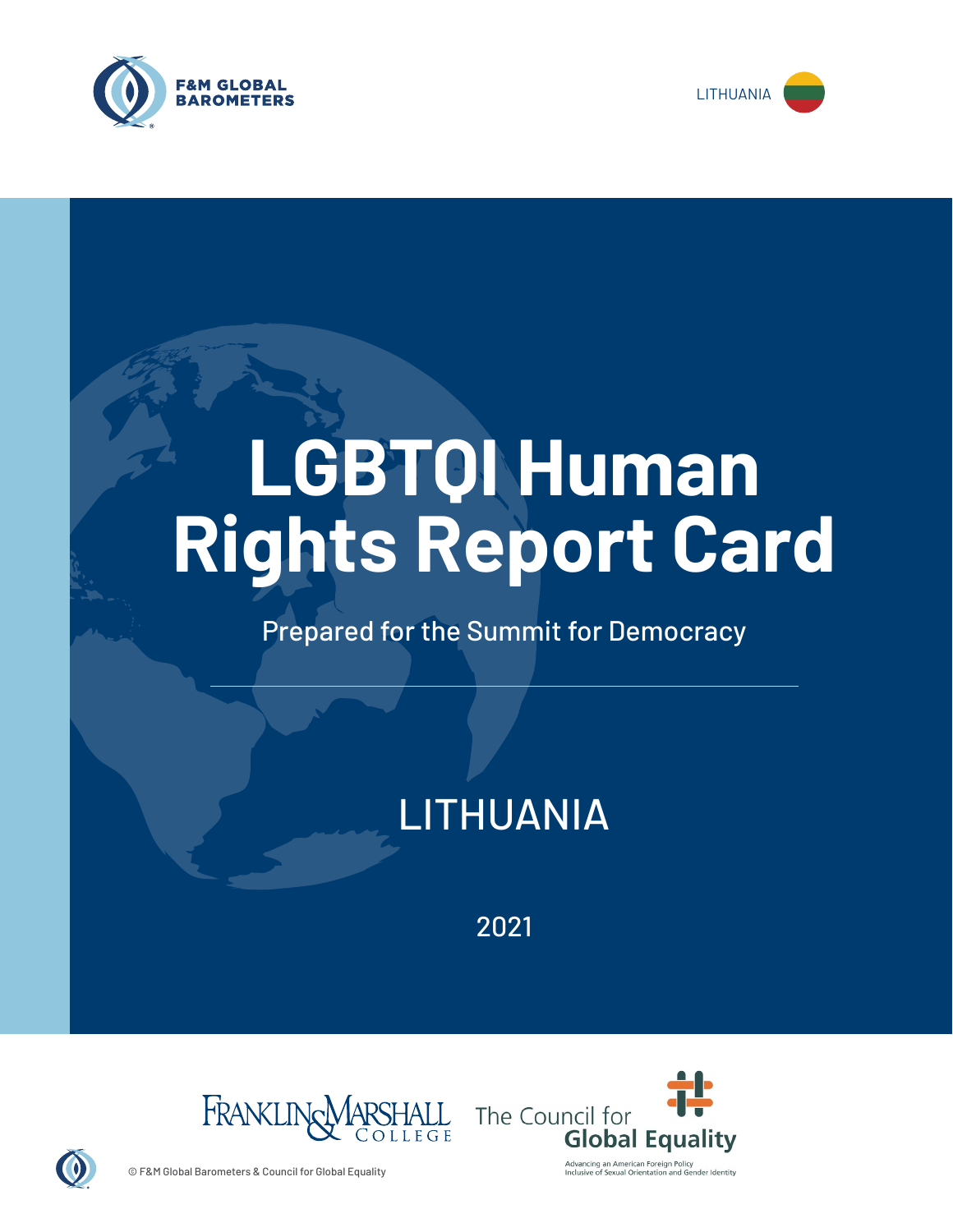



# Lithuania

# Report Card on the Human Rights of LGBTQI Peoples

## **OVERVIEW**

Inclusive democracies value the democratic, economic, and social contributions of *all* citizens. Indeed, democracy itself cannot thrive unless the human rights of all people are protected, and this must include protections for often marginalized lesbian, gay, bisexual, transgender, queer, and intersex (LGBTQI) peoples. Advancing rights for the protection of LGBTQI people is also closely correlated to broader democratic dividends, including efforts to address democratic backsliding, fight corruption, and build resilient movements to fight authoritarianism. These themes of the Summit for Democracy are also themes of LGBTQI movements around the world.

This report card provides a concise measurement of the attainment of core human rights protections for LGBTQI individuals. It sets the collective standard for participating states' core legal obligations toward LGBTQI peoples and consequently the ability of LGBTQI citizens to contribute to and benefit from democratic institutions. Countries are graded on three dimensions: Basic Rights, Protection from Violence, and Socio-economic rights. Only one state has achieved all benchmarks. The Summit for Democracy signals the start of a year of action when all states will have an opportunity to demonstrate progress in advancing the human rights and democratic participation of LGBTQI peoples.

The report card is based on **2020** baseline data and will be updated during the year of action to reflect advances over the coming year, culminating in a 2022 report at the end of the Summit process.

| $0 - 59\%$ | $60 - 69\%$ | $70 - 79\%$ | $80 - 89%$ | $90 - 100\%$ |
|------------|-------------|-------------|------------|--------------|
| Failing    | Poor        | Fair        | Good       | Excellent    |

# **REPORT CARD SCALE**

# **ADDITIONAL DEMOCRACY INDICATORS**

| Democracy Index<br>Full Democracy 8-10   Flawed Democracy 6-8   Hybrid Democracy 4-6   Authoritarian 0-4 | 2020                | 7.13/10  |
|----------------------------------------------------------------------------------------------------------|---------------------|----------|
| Freedom House Freedom in the World<br>Free 70-100   Partly Free 40-69   Not Free 0-39                    | 2020                | 91/100   |
| <b>Corruption Perceptions Index</b><br>Very Clean 100/100   Highly Corrupt 0/100                         | 020<br>$\sim$       | 60/100   |
| <b>Global Acceptance Index</b><br>High Acceptance 10   Low Acceptance 0                                  | 2017-20             | 4.38/10  |
| <b>Fragile States Index</b><br>Sustainable 0-30   Stable 30-60   Warning 60-90   Alert 90-100            | 020<br>$\bar{\sim}$ | 36.5/100 |
| <b>UNDP Gender Inequality Index</b><br>Very High 0.0   Low 1.0                                           | 2019                | 0.124/1  |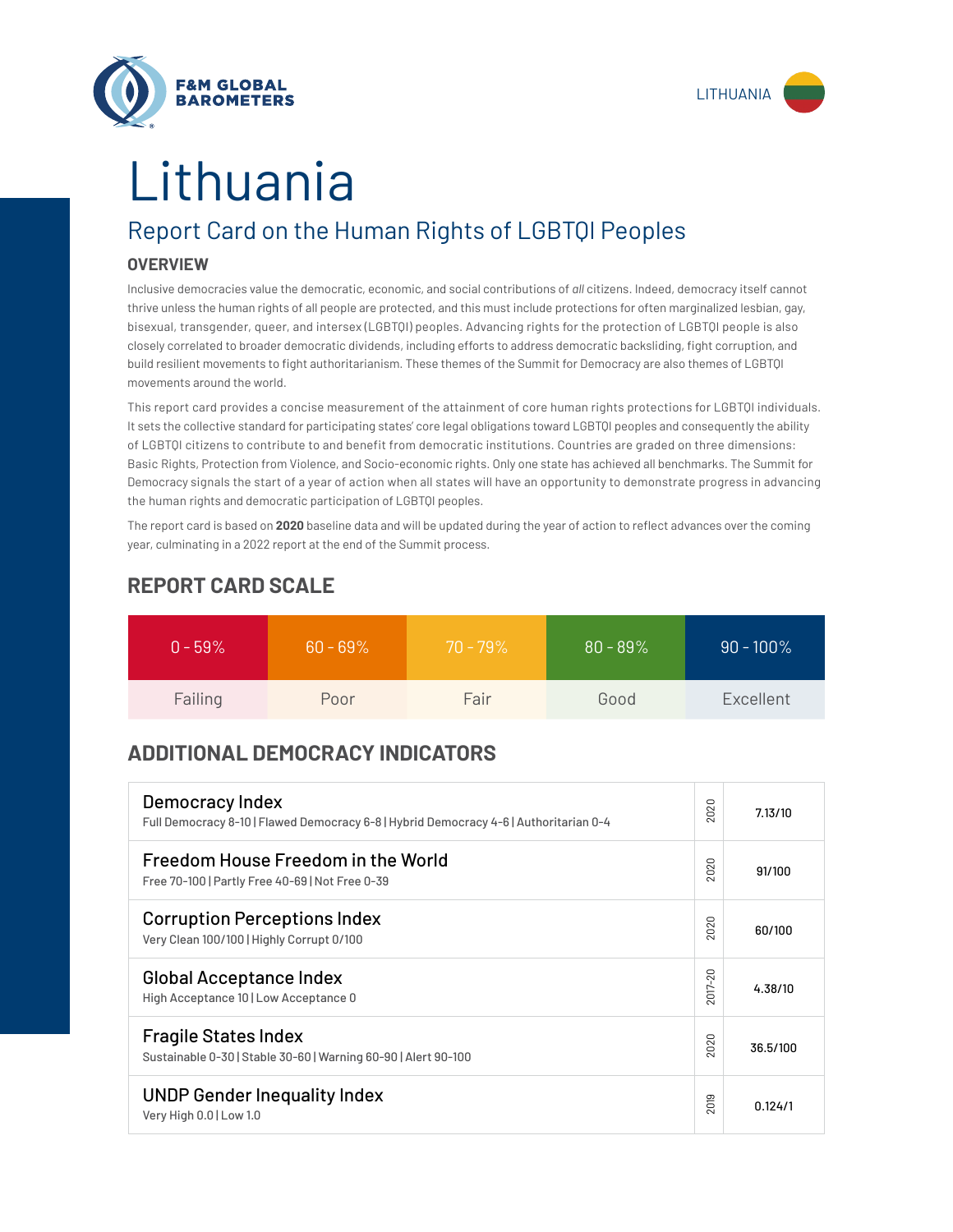



**The report card items are based on 2020 baseline data.**

| 90% | <b>DIMENSION 1: BASIC HUMAN RIGHTS</b>                                                               |            |                          |
|-----|------------------------------------------------------------------------------------------------------|------------|--------------------------|
|     | 1 No criminalization of sexual orientation                                                           |            | $\overline{\phantom{0}}$ |
|     | 2 No criminalization of gender identity or expression                                                |            |                          |
|     | 3 Freedom from arbitrary arrest based on sexual orientation                                          |            |                          |
|     | 4 Freedom from arbitrary arrest based on gender identity                                             |            | O                        |
|     | 5 Legal recognition of gender identity                                                               |            | $\bigcirc$               |
|     | 6 No physiological alteration requirement for legal gender recognition                               |            | $\blacksquare$           |
|     | 7 No psychiatric diagnosis requirement for legal gender recognition                                  |            |                          |
|     | 8 LGBTQI organizations are allowed to legally register                                               |            |                          |
|     | 9 LGBTQI organizations are able to peacefully and safely assemble                                    |            |                          |
|     | 10 Security forces provide protection to LGBTQI pride participants                                   |            |                          |
| 30% | <b>DIMENSION 2: PROTECTION FROM VIOLENCE</b>                                                         | <b>YES</b> | N <sub>0</sub>           |
|     | 11 Ban on gay conversion therapy                                                                     | Œ          |                          |
|     | 12 Hate crimes legislation includes sexual orientation                                               |            |                          |
|     | 13 Hate crimes legislation includes gender identity                                                  | $\bigcirc$ |                          |
|     | 14 Hate crimes legislation includes sex characteristics                                              |            |                          |
|     | 15 Hate speech laws include sexual orientation                                                       |            | $\bigcirc$               |
|     | 16 Hate speech laws include gender identity                                                          |            |                          |
|     | 17 Equality body mandate exists                                                                      | $\bigcirc$ |                          |
|     | 18 Prohibition of medically-unnecessary non-consensual medical interventions on intersex individuals | O          |                          |
|     | 19 Gender affirming prison accommodations                                                            | $\bigcirc$ |                          |
|     | 20 Asylum for LGBTQI individuals is available within the country                                     |            |                          |
| 30% | <b>DIMENSION 3: SOCIO-ECONOMIC RIGHTS</b>                                                            | <b>YES</b> | N <sub>0</sub>           |
|     | 21 Workplace non-discrimination laws include sexual orientation                                      |            |                          |
|     | 22 Workplace non-discrimination laws include gender identity                                         |            |                          |
|     | 23 Workplace non-discrimination laws include sex characteristics                                     |            |                          |
|     | 24 Fair housing non-discrimination laws include sexual orientation                                   |            |                          |
|     | 25 Fair housing non-discrimination laws include gender identity                                      |            |                          |
|     | 26 Head of state supports marriage equality                                                          |            |                          |
|     | 27 State allows for marriage equality                                                                |            |                          |
|     | 28 State prohibits discrimination in healthcare based on sexual orientation                          |            |                          |
|     | 29 State prohibits discrimination in health care based on gender identity                            |            |                          |
|     | 30 Legal classifications (such as an X sex or gender marker) universally available                   |            |                          |